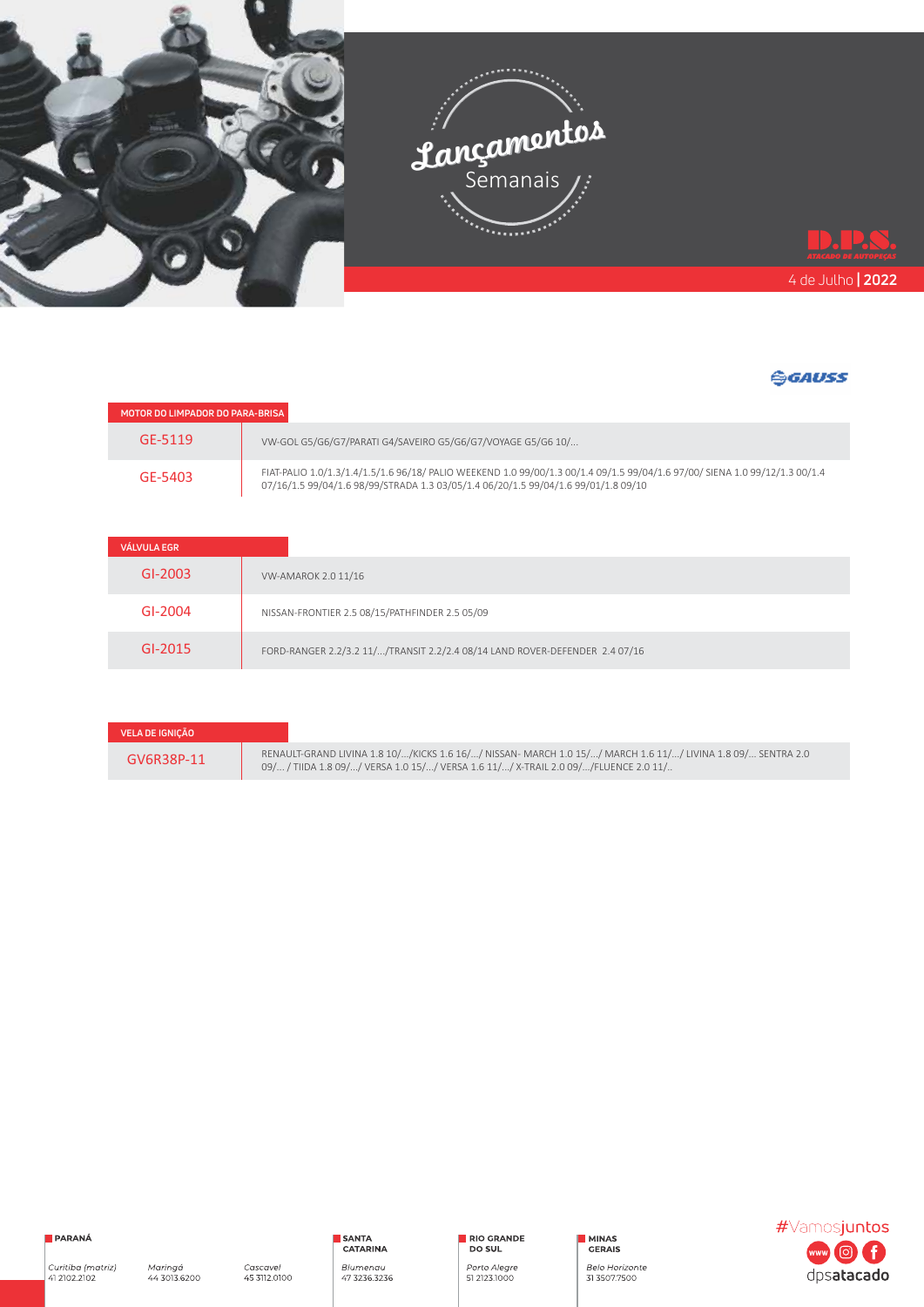



| <b>TELETROVENTILADOR</b> |                                                                                                                                                                                                       |
|--------------------------|-------------------------------------------------------------------------------------------------------------------------------------------------------------------------------------------------------|
| GF-1155                  | RENAULT-SANDERO 1.0 15/18/SANDERO 1.6 15/18/DUSTER 1.6 16V 16/ DUSTER 2.0 16V 16/ CAPTUR 1.6 16V 17/19/CAPTUR<br>2.0 16V 17/19/ LOGAN 1.0 15/18/ LOGAN 1.6 15/18/ OROCH 1.6 16V 16/ OROCH 2.0 16V 16/ |

| <b>SENSOR DO ABS</b> |                                                                                                |
|----------------------|------------------------------------------------------------------------------------------------|
| $GS-2715$            | GM - MONTANA LS 1.4 FLEX 11/17 / MONTANA LS COMBO 1.4 FLEX 13/14/ MONTANA SPORT 1.4 FLEX 10/17 |

| <b>SENSOR DE DETONAÇÃO</b> |                                                                                                                                                |
|----------------------------|------------------------------------------------------------------------------------------------------------------------------------------------|
| $GS-5000$                  | HYUNDAI - SONATA 3.3 06/10 / AZERA 3.3 06/10 / ENTOURAGE 07/08 / SANTA FE 3.3 07/09 / VERACRUZ 07/10 / KIA- AMANTI<br>07/08 / OPTIMA 2.4 01/06 |



RIO GRANDE

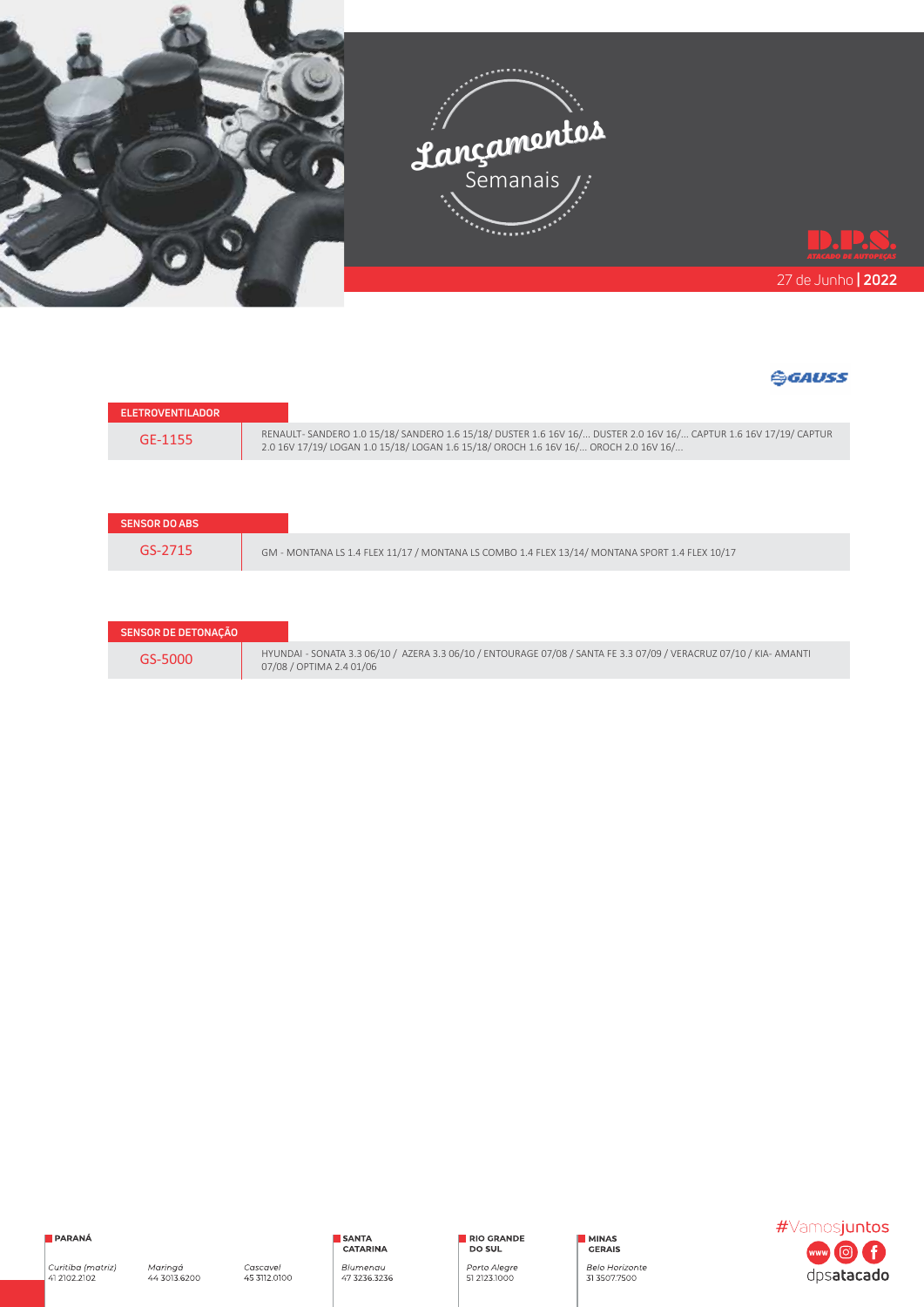



| <b>SENSOR MAP</b> |                                                                                                                                                                                      |
|-------------------|--------------------------------------------------------------------------------------------------------------------------------------------------------------------------------------|
| GI-3223           | NISSAN-FRONTIER 2.5 DCI CD SE 08/12/ FRONTIER 2.5 DCI SV 12/15/ FRONTIER 2.5 DCI CD XE SL AT 4WD 12/15/ FRONTIER 2.5<br>S/SL/SV ATTACK TURBO 4X4 15//PATHFINDER 2.5 DCI LE 4WD 05/09 |

| VELA DE IGNICÃO |                                                                                                      |
|-----------------|------------------------------------------------------------------------------------------------------|
| GV7R50-09       | FORD-KA 1.0 12V / TIVCT (80CV GAS. / 85CV ETA.) 14// KA+ 1.0 12V / TIVCT (80CV GAS. / 85CV ETA.) 14/ |

| VELA DE IGNICÃO - MOTO |                                                                                                                                                                                                                            |
|------------------------|----------------------------------------------------------------------------------------------------------------------------------------------------------------------------------------------------------------------------|
| GV8P05-09              | HONDA-CG 125 TITAN /99 /CBX 200 STRADA /99/ NX200 /99/ CG450DX /88 /XLX 350R / XLX 250R/ CG CARGO (125 CIL.)<br>/99                                                                                                        |
| GV8R03-09              | HONDA-XL 700V TRANSALP / 60 CV 11/ / CB 500F / 50,4 CV 13// CBR 500R / 50,4 CV 12// CG 160 FAN 15/ CG TITAN / MIX<br>(150 CIL.) 09// CG TITAN / OHC (150 CIL.) 11/ CG TITAN /FLEXONE (150 CIL.) 13/CG JOB (150 CIL.)- FLEX |
| GV9R02-09              | HONDA-CB 600F HORNET 05// CB 650F 15// CBR 600F 12/ / CBR 600F F1/F2/F3 91/00/ CBR 900RR /00/ DAFRA HORIZON<br>250 13// ROADWING 250R 12/                                                                                  |
| GV6P06                 | HONDA-C 100 BIZ 100 CIL.- GASOLINA / SUNDOWN-WEB 100 100 CIL.- GASOLINA 05) / YAMAHA- CRYPTON / ED/K (8,2 CV) 115<br>CILINDRADAS-GASOLINA-10/                                                                              |



RIO GRANDE

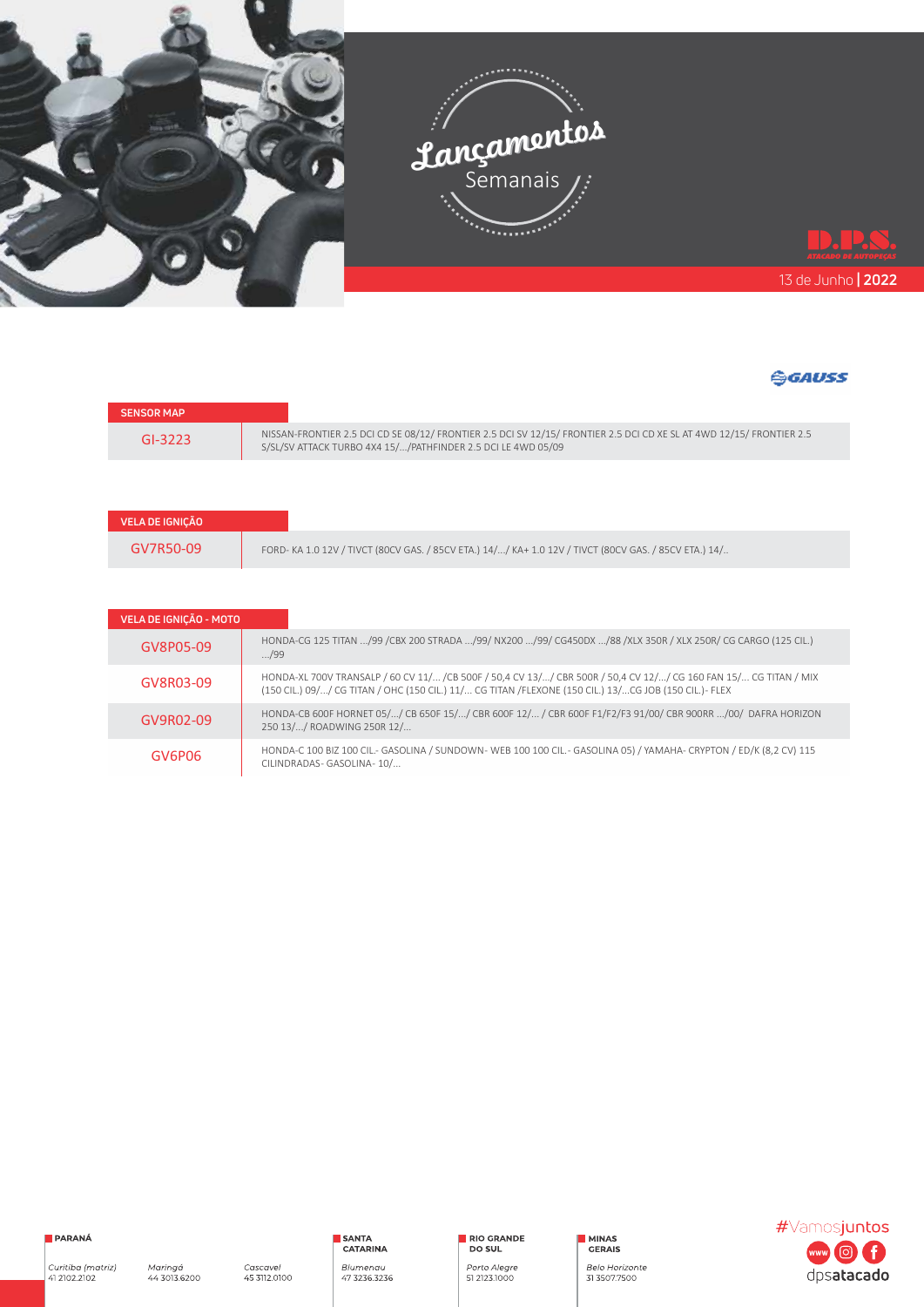

| <b>SENSOR MAP</b> |                                                                                               |
|-------------------|-----------------------------------------------------------------------------------------------|
| GI-3052           | VW-BORA 2.0/ FOX/ SPACE FOX/ GOL/ PARATI GIII 1.6/ GOLF/ POLO 1.6 /1.8/ SAVEIRO 1.6 /1.8 /2.0 |

| VELA DE IGNIÇÃO - MOTO |    |
|------------------------|----|
| GV9R04-09              | H( |



RIO GRANDE

Porto Alegre<br>51 2123.1000

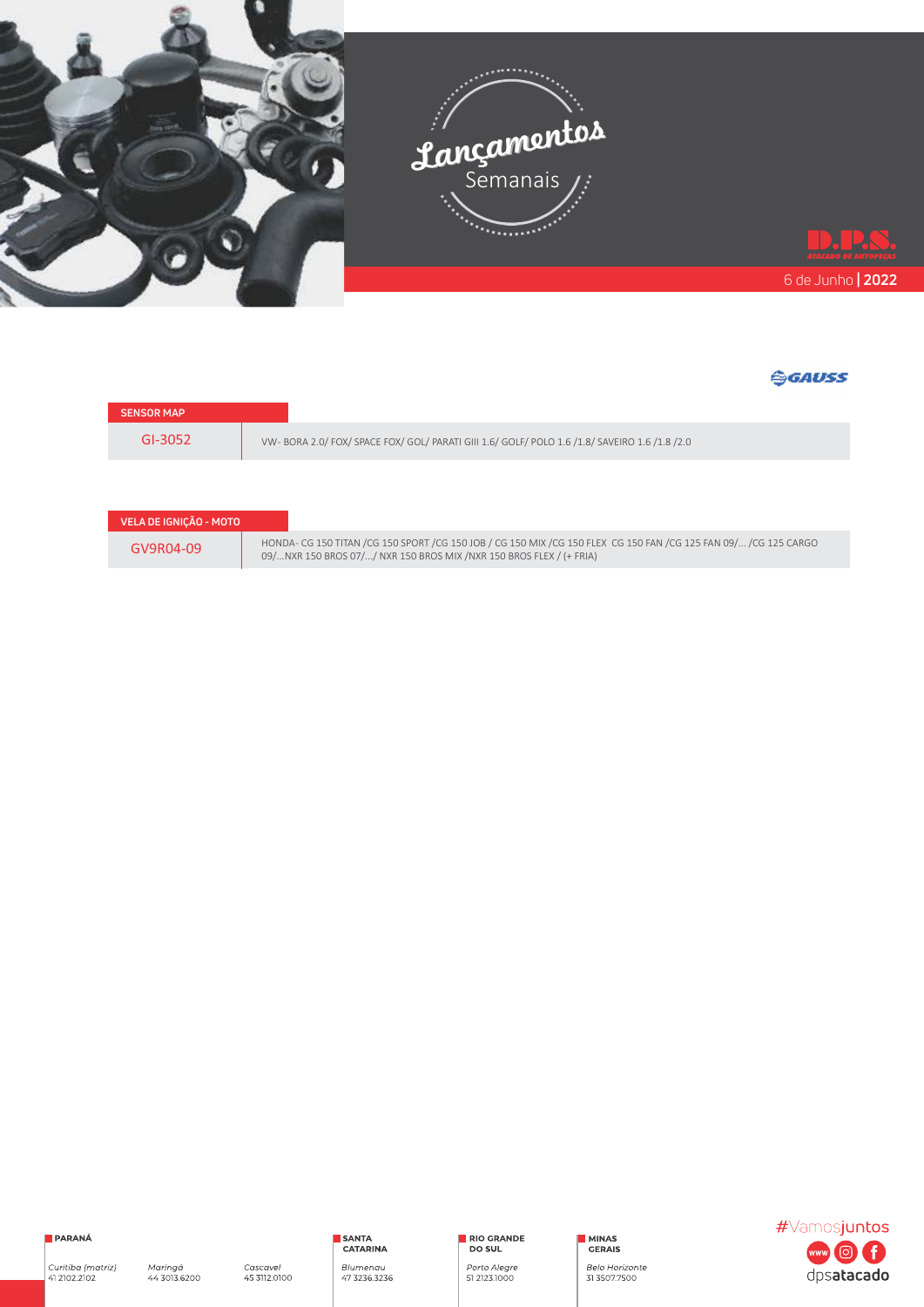

| <b>BUZINA CARACOL PAR 12V</b>        |                                                               |
|--------------------------------------|---------------------------------------------------------------|
| GB-1036                              | FIAT- LINEA 1.8 09/16                                         |
|                                      |                                                               |
| <b>BUZINA CARACOL INDIVIDUAL 12V</b> |                                                               |
| GB-1037                              | FIAT - GRAND SIENA 12/ / IDEA 11/16 / FIORINO 11/ / UNO 15/16 |
|                                      |                                                               |
| <b>SENSOR DE FASE</b>                |                                                               |
| GS-9375                              | HONDA- CIVIC 1.8 / 2.0 SL 16V 09/15 / CR-V 1.8 07/14          |
|                                      |                                                               |

| VELA DE IGNICÃO |                                                                                                                                                                  |
|-----------------|------------------------------------------------------------------------------------------------------------------------------------------------------------------|
| GV7R16I-11      | HYUNDAI- SANTA FE 3.5 V6 24V / DOHC (285CV) 09/ / ELANTRA 1.8 16VAZERA 3.0 V6 24V (270 CV) 12/ KIA- CADENZA 3.5 24V<br>(290 CV) 11/ / SORENTO 3.5 V6 (278CV) 10/ |



RIO GRANDE

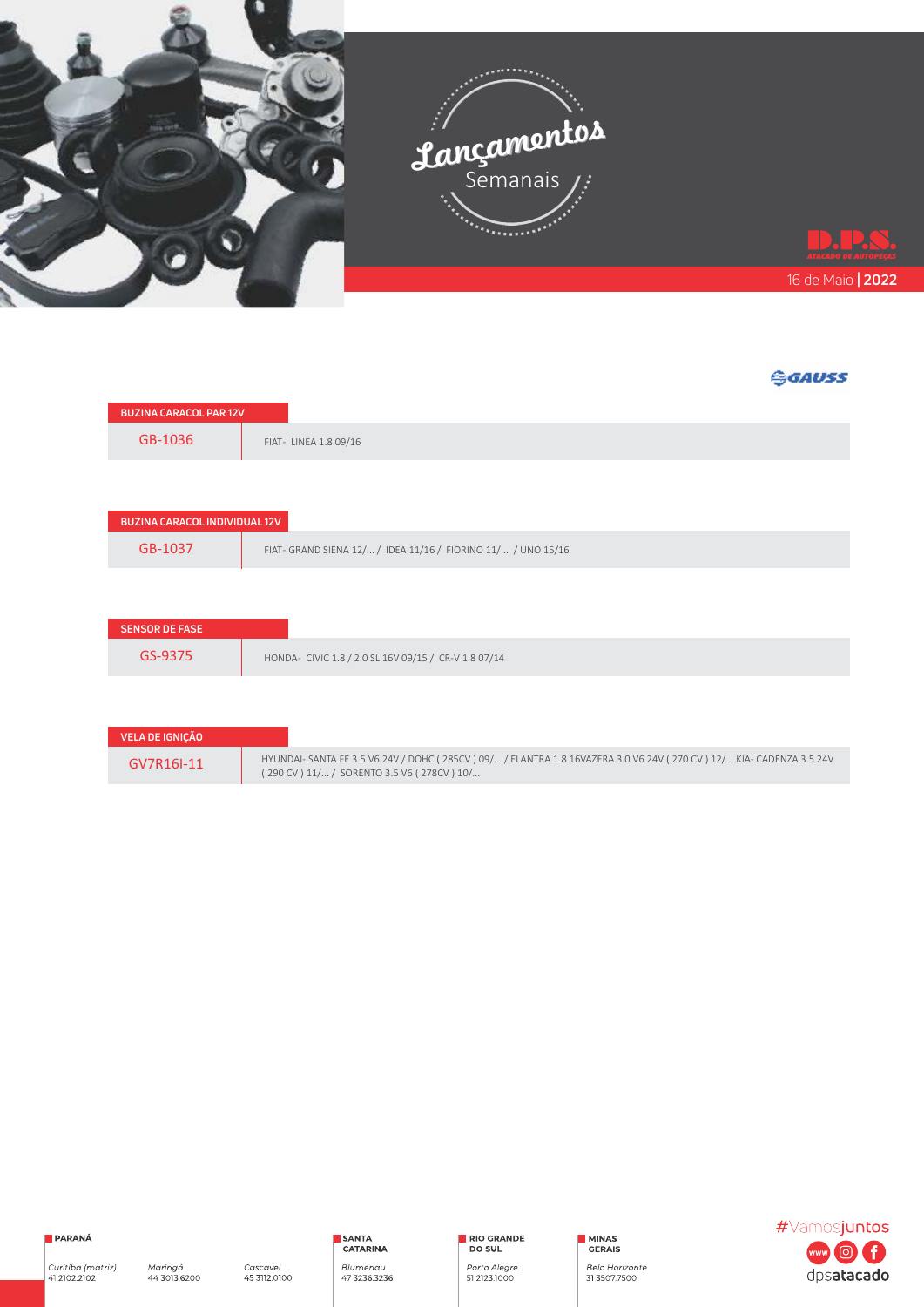

| <b>BOBINA DE IGNIÇÃO</b> |                                                                                                                                                                                                                                                            |
|--------------------------|------------------------------------------------------------------------------------------------------------------------------------------------------------------------------------------------------------------------------------------------------------|
| GC-4197                  | VW - FUSCA 1600 93/96/ KOMBI 1600 91/98/ GOL AP 1.6/1.8/2.0 92/94/ GOL AE 1.0/1.6 92/94/ PARATI AP 1.6/1.8/2.0 92/94/ QUANTUM AP 1.8/2.0<br>92/94/ SANTANA AP 1.8/2.0 92/94/ SAVEIRO AP 1.6/1.8/2.0 92/94/ VOYAGE AP 1.6/1.8/2.0 92/94                     |
| $GC-4267$                | MB-GLK280 3.0 08/09/ GLK300 3.0 09/11/ GLK350 3.5 08/15/ SL280 3.0 08/12/ CLC230 2.5/3.5 08/11/ S500 5.5 05/13/ E230 2.5 07/09/ CL500 5.5<br>06/13/ E280 3.0 05/09/ SL300 3.5 09/12/ SL350 3.5 06/12/ SL500 5.5 06/12/ E350 3.5 05/11                      |
| GC-4315                  | AUDI- A6 AVANT 3.0 TFSI QUATTRO 08/11 /A5 SPORTBACK 3.0 TFSI QUATTRO 11/17 / A4 S4 QUATTRO 11/15/ A7 SPORTBACK 3.0 TFSI QUATTRO 10/12<br>/A8 3.0 TFSI QUATTRO 14/18 VW-TOUAREG 4.2 V8 FSI 06/18 PORSCHE- CAYENNE 3.0 S E-HYBRID PLATIN EDITION 17/VERMELHA |
| GC-4583                  | MITSUBISHI- PAJERO SPORT 3.5 05/10/ PAJERO SPORT 3.0 99/06                                                                                                                                                                                                 |

| <b>ELETRO VENTILADOR</b> |                                                                                                                                                                                          |
|--------------------------|------------------------------------------------------------------------------------------------------------------------------------------------------------------------------------------|
| GF-1112                  | VW- POLO 1.0 18/19/ POLO COMFORTLINE 200 1.0 TSI AUT. 18/19/ POLO HIGHLINE 200 1.0 TSI AUT. 18/19 /VIRTUS COMFORTLINE 200 1.0 TSI AUT.<br>18/19 / VIRTUS HIGHLINE 200 1.0 TSI AUT. 18/19 |
| GF-1113                  | VW- POLO 1.6 MSI 16V 18/19 / VIRTUS 1.6 MSI 16V 18/19                                                                                                                                    |
| GF-1165                  | FIAT-PALIO 1.0 EVO 12/17 /PALIO 1.0 FIRE 04/17 /PALIO 1.3 FIRE 04/05 /PALIO 1.4 EVO 11/17 /PALIO 1.4 FIRE 06/10 PALIO 1.8 MPI 04/10/PALIO 1.0 FIRE<br>15/ PALIO SPORTING 1.6 12/17       |
| GF-1166                  | GM-VECTRA 2.0 93/96/VECTRA 2.0 93/96/VECTRA 2.0 96/97/VECTRA 2.2 98/02/VECTRA 97/05                                                                                                      |

| <b>REGULADOR DE VOLTAGEM</b><br><b>P/ ALTERNADOR</b> |                                                                                  |
|------------------------------------------------------|----------------------------------------------------------------------------------|
| GA-556                                               | VW - GOLF 1.4 13// POLO 17/UP 1.0 11/19 / VIRTUS 200 18/ AUDI- A1 1.4 TFSI 15/18 |
| GA-581                                               | VW - VIRTUS 1.6 16V 18/                                                          |

| <b>SENSOR DE FASE</b> |                                                                 |
|-----------------------|-----------------------------------------------------------------|
| GS-9709               | GM - CRUZE 1.8 16V 11// TRACKER 1.8 16V 12/ / SONIC 1.6 16V 11/ |

| TBI CORPO BORBOLETA |                          |
|---------------------|--------------------------|
| GI-7280             | GM - ONIX / PRISMA 13/21 |
| GI-7700             | VW- AMAROK 2.0 10/17     |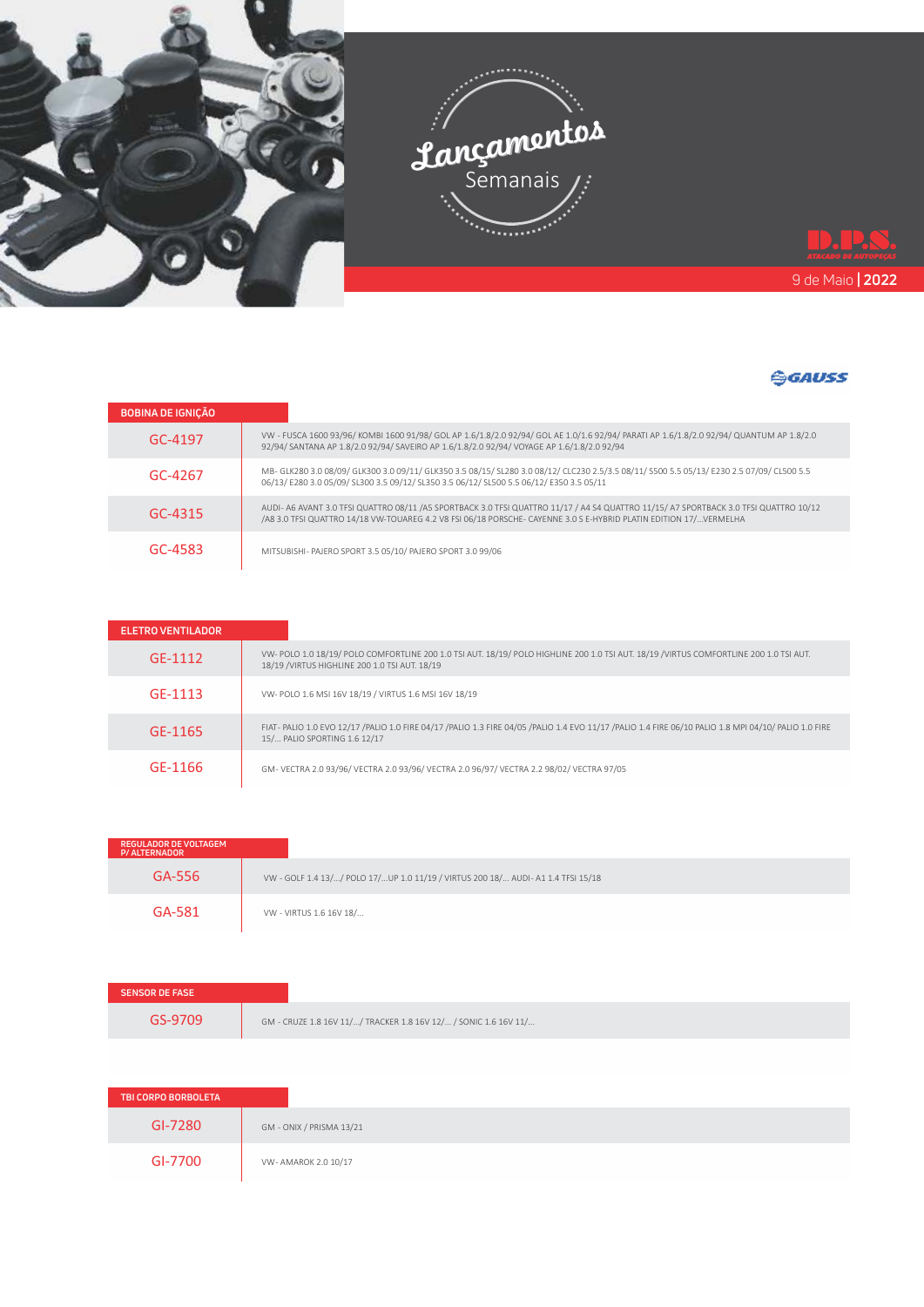| VELA DE IGNIÇÃO |                                                                                                                                        |
|-----------------|----------------------------------------------------------------------------------------------------------------------------------------|
| GV6R42I-11      | HONDA - CITY 1.5 16V / SOHC I-VTEC (115CV GAS/ 116CV ETA) 14/ / FIT 1.5 16V SOHC I-VTEC (115CV GAS/ 116CV ETA) 14/                     |
| GV6R43I         | MITSUBISHI - ASX 2.0 16V (160CV GAS. 170CV ETA- 4B11) 17/ / ASX 2.0 16V / MIVEC (160CV- 4B11) 17/ / LANCER 2.0 16V (160CV- 4B11) 11/ / |

PARANÁ

Curitiba (matriz)<br>41 2102.2102

Maringá<br>44 3013.6200

Cascavel<br>45 3112.0100

SANTA<br>CATARINA Blumenau<br>47 3236.3236 RIO GRANDE

Porto Alegre<br>51 2123.1000

MINAS<br>GERAIS

Belo Horizonte<br>31 3507.7500

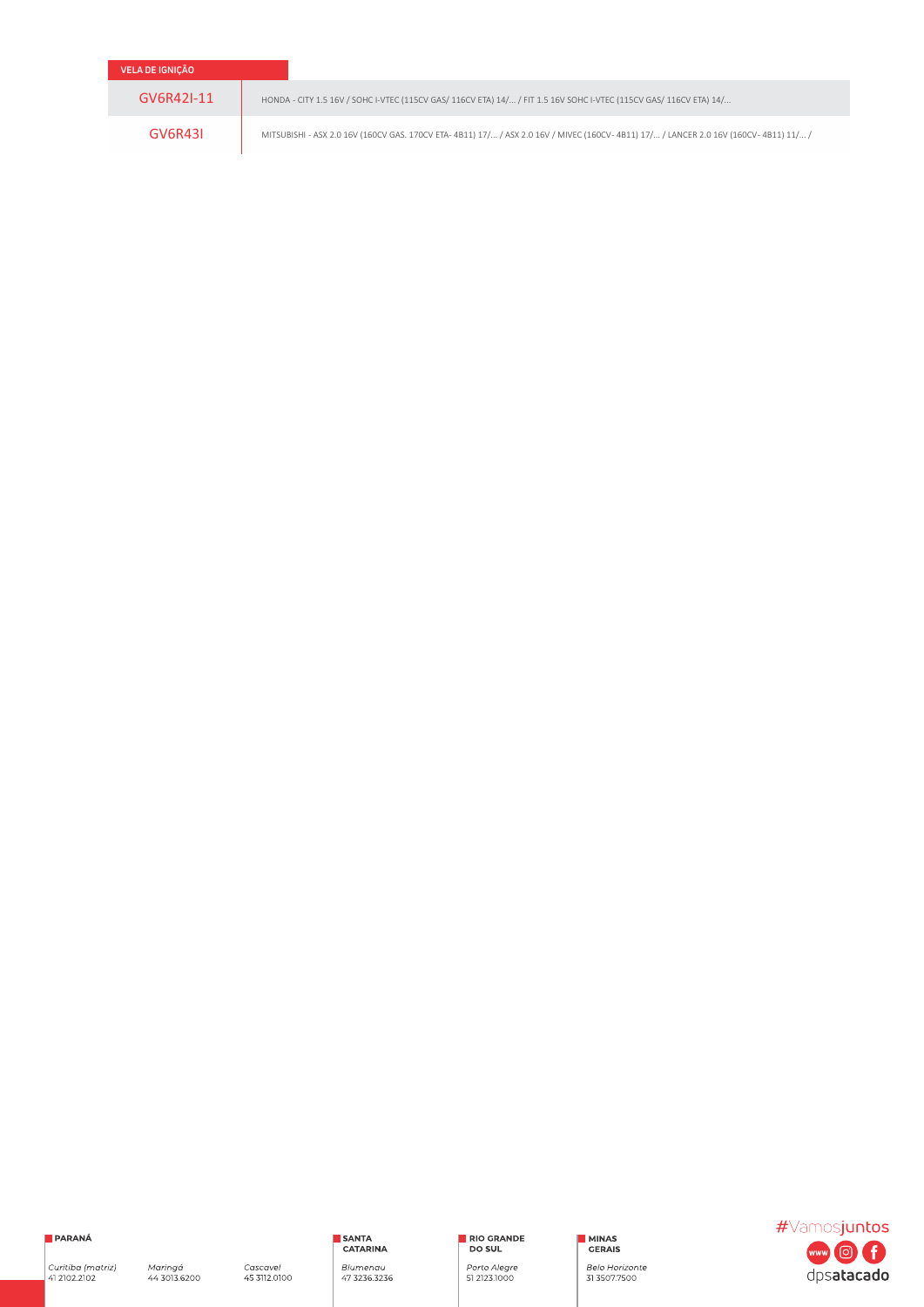

| <b>ELETROVENTILADOR</b> |                                                                                                                                                                                                                                      |
|-------------------------|--------------------------------------------------------------------------------------------------------------------------------------------------------------------------------------------------------------------------------------|
| GE-1012                 | CITROEN- C4 2.0 VTR 16V 04/11/ C4 2.0 16V 06/09/ C4 PALLAS SEDAN 2.0 EXCLUSIVE 16V 07/08/ PEUGEOT- 307 1.6 PASSION 16V<br>00/06/ 307 1.6 PASSION 2.0 FELINE 08/ 307 SW 2.0 16V 02/08 /307 SW 2.0 GRIFE FELINE ALURRE 05/ S/ DEFLETOR |
| GF-1014                 | CITROEN- C4 PALLAS 2.0 07/13/XSARA PICASSO 1.6 07/13/XSARA PICASSO 2.0 07/13 / PEUGEOT- 307 1.6 07/13/307 2.0 07/13 C/<br><b>DEFLETOR</b>                                                                                            |
| GE-1021                 | GM-CORSA 1.6 MPFI 16V 96/02/ CORSA 1.6I GLS /94/ CORSA PICKUP 1.6 MPFI 95/03/ CORSA SEDAN 1.6 MPFI 16V 95/02/ CORSA<br>WAGON 1.6 MPFI 16V 97/02                                                                                      |
| GF-1033                 | VW-FOX 1.6 08/ FOX 1.6 07/09/GOL 1.6 09/ SAVEIRO 1.6 09/ SAVEIRO 1.6 CROSS 09/VOYAGE 1.6 08/VOYAGE1.6 CL 08/                                                                                                                         |
| GF-1049                 | HONDA- NEW CIVIC 1.8 16V 06/11                                                                                                                                                                                                       |
| GF-1051                 | GM-CORSA 1.4 8V/16V 07/11/ CORSA 1.8 8V 05/09/ MONTANA 1.4 8V SPORT FLEX 09/11/ MONTANA 1.4 8V F 07/11/ MONTANA 1.8<br>8V 05/09 / MONTANA 1.8 8V SPORT FLEX 05/11                                                                    |
| GE-1059                 | GM-IPANEMA 1.8 EFI/2.0 EFI/2.0 MPFI 93/97/KADETT 1.8 EFI/2.0 EFI/2.0 GSI/2.0 MPFI 96/98 /MONZA 1.8 EFI/2.0 EFI 93/96/S10<br>2.2 EFI/2.2 MPFI/2.4 MPFI 95/07                                                                          |
| GE-1066                 | VW-BORA 05/11/ FOX 04/10/ GOLF 1.8T / 2.0 99/02/ NEW BEETLE 06/10/ POLO HATCH SEDAN 03/12 AUDI-A3 1.6 97/06/A3 1.8 20V<br>96/06/ A3 1.8 TURBO 99/06/ TT 1.8T 01/06                                                                   |
| GF-1079                 | GM- CLASSIC 1.0 / 1.6 12/17                                                                                                                                                                                                          |
| GF-1080                 | GM- CLASSIC 1.0/1.4 MFI (FLEX/GASOLINA) 12/17                                                                                                                                                                                        |
| GF-1129                 | CITROEN- C3 1.5 13/17 / C3 1.6 13/17 / C3 AIRCROSS 1.5 16/17 / C3 AIRCROSS 1.6 13/17                                                                                                                                                 |

| LÂMPADA MIN. GL-0067 LED<br>(R5W) - 12V - 1,16W - B2 - WHITE |                                                                              |
|--------------------------------------------------------------|------------------------------------------------------------------------------|
| $GI - 312I FD$                                               | LAMPADA MINIATURA LED (R5W)-12V-1,16W-B2-WHITE (IGUAL GL-0067) LED PRECO PAR |

| LÂMPADA MIN. GL-2721 LED<br>(W1.2W) - 12V - 0.70W - B2 - WHITE |                                                                                          |
|----------------------------------------------------------------|------------------------------------------------------------------------------------------|
| $GI - 316IFD$                                                  | LAMPADA MINIATURA LED (W1.2W)-12V-0,70W-B2-WHITE PINGUINHO (IGUAL GL-2721) LED PRECO PAR |

| LÂMPADA MIN. GL-2825 LED<br>(W5W) - 12V - 1,01W - B2 - WHITE |                                                                                       |
|--------------------------------------------------------------|---------------------------------------------------------------------------------------|
| $GI - 320IFD$                                                | LAMPADA MINIATURA LED (W5W)-12V-1,01W-B2-WHITE PINGAO (IGUAL A GL-2825) LED PRECO PAR |

| LÂMPADA MINIATURA<br>- 12V - 27W/7W AMBAR |                                                                                               |
|-------------------------------------------|-----------------------------------------------------------------------------------------------|
| GL-324LED                                 | LAMPADA MINIATURA LED (C10W)-12V-B2-2,23W-WHITE TORPEDO 11X44 (IGUAL A GL-6411) LED PRECO PAR |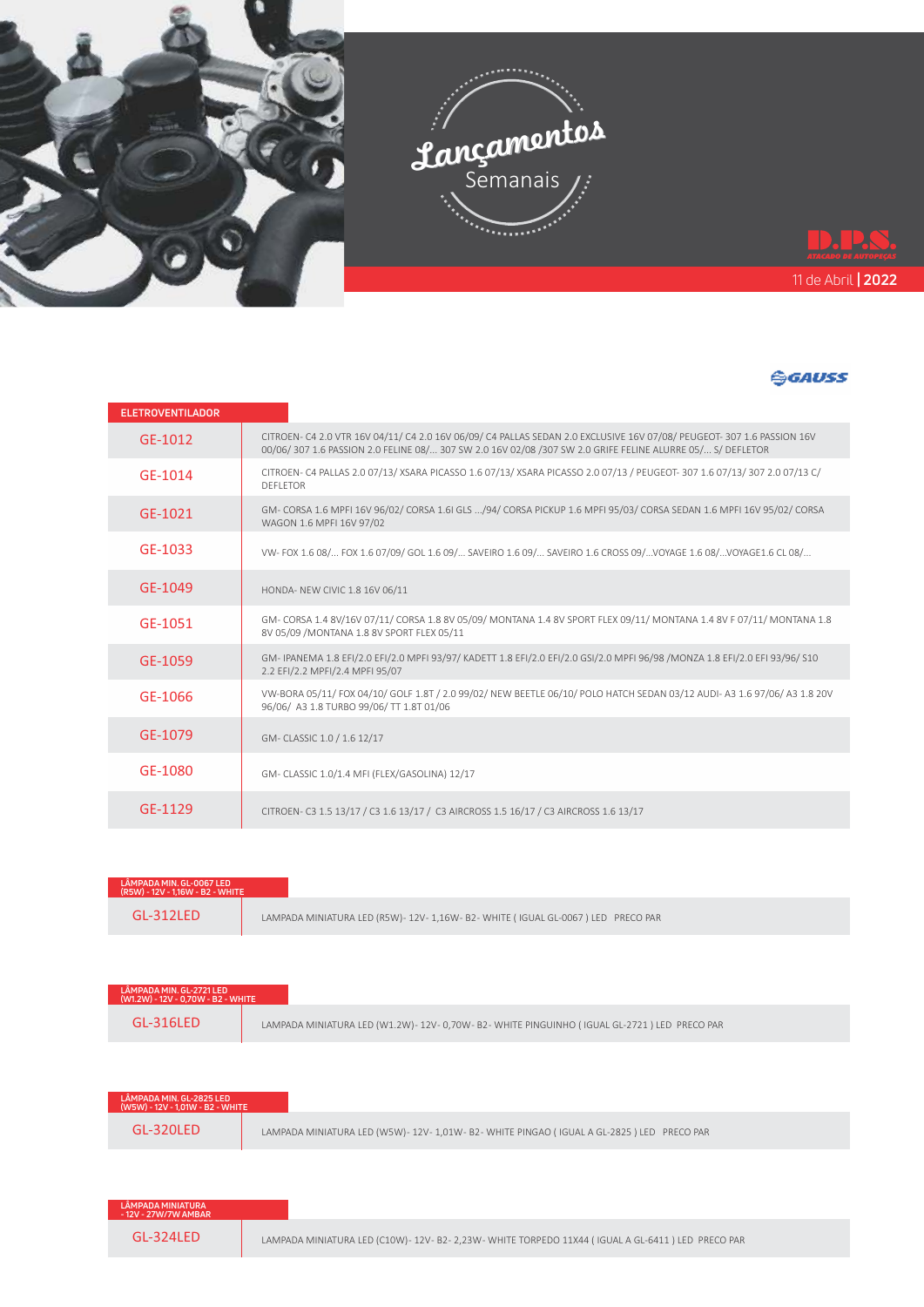LAMPADA MINIATURA LED (C5W)-12V-1,49W-B2-WHITE TORPEDO 11X36 (IGUAL A GL-6418) LED PRECO PAR

| <b>SENSOR ABS DIANTEIRO</b><br><b>DIREITO / ESQUERDO</b> |                                                                                    |
|----------------------------------------------------------|------------------------------------------------------------------------------------|
| 3S-2063                                                  | CITROEN - C4 04/11 / PEUGEOT- 307 00/09/ 3008 14/ /5008 09// 308 11/16 / 408 10/17 |

| <b>SENSOR DO ABS</b> |                                                                                                                                                                              |
|----------------------|------------------------------------------------------------------------------------------------------------------------------------------------------------------------------|
| GS-2197              | FORD- ECOSPORT 1.6 12/17/ ECOSPORT 2.0 12/17/ NEW FIESTA 1.6 13/18/ NEW FIESTA 1.0 15/17/ NEW FIESTA 1.5 13/17/ KA 1.0<br>14/20/ KA 1.5 14/20 TRASEIRO LADO DIREITO/ESQUERDO |
| GS-2213              | FORD- FUSION 06/12 DIANTEIRO LADO DIREITO                                                                                                                                    |
| GS-2214              | FORD- FUSION 06/12 DIANTEIRO LADO ESQUERDO                                                                                                                                   |
| GS-2215              | FORD- FUSION 4X2 06/12 TRASEIRO LADO DIREITO                                                                                                                                 |
| $GS-2216$            | FORD- FUSION 4X2 06/12 TRASEIRO LADO ESQUERDO                                                                                                                                |
| GS-2219              | FOR- EDGE 15/ / FUSION ECOBOOST 13/ TRASEIRO LADO DIREITO / ESQUERDO                                                                                                         |
| GS-2220              | GM - OMEGA CD 3.8 V6 GASOLINA 98/04 TRASEIRO LADO DIREITO / ESQUERDO                                                                                                         |
| GS-2246              | HONDA- CR-V 4X2/ 4X4 12/16 / CIVIC SI 12/15 DIANTEIRO LADO DIREITO / ESQUERDO                                                                                                |
| GS-2272              | HONDA- CITY 09/14 / FIT 09/14 DIANTEIRO LADO ESQUERDO                                                                                                                        |
| GS-2320              | HYUNDAI- SONATA 11/14 TRASEIRO LADO DIREITO                                                                                                                                  |
| GS-2334              | HYUNDAI- SANTA FE 07/12 DIANTEIRO LADO ESQUERDO                                                                                                                              |
| GS-2416              | MB- B200 05/11/ B180 09/11/ B170 08/09 TRASEIRO LADO DIREITO / ESQUERDO                                                                                                      |
| GS-2472              | NISSAN-VERSA 12/17 / MARCH 12/17 DIANTEIRO LADO DIREITO / ESQUERDO                                                                                                           |
| GS-2578              | TOYOTA- PRIUS 09/ DIANTEIRO LADO DIREITO / ESQUERDO                                                                                                                          |
| GS-2678              | VW-SAVEIRO 1.6 8V FLEX 10/ TRASEIRO LADO ESQUERDO                                                                                                                            |
| GS-2679              | VW- SAVEIRO 1.6 8V FLEX 10/ TRASEIRO LADO DIREITO                                                                                                                            |

| TBI CORPO DE BORBOLETA |                                                                      |
|------------------------|----------------------------------------------------------------------|
| GI-7546                | GM- CORSA 1.8 8V 04/05/ MERIVA 1.8 8V 04/05 FIAT- STILO 1.8 GASOLINA |

| VELA DE IGNICÃO |                                                                                                                                                                                                              |
|-----------------|--------------------------------------------------------------------------------------------------------------------------------------------------------------------------------------------------------------|
| GV7R48P         | VW-BORA 2.0 09/ /GOLF 2.0 8V 08/ / JETTA 2.0 10/ /POLO 2.0 8V 08/                                                                                                                                            |
| GV7R49T-10      | VW- GOL 1.0 8V MI (AT) 97/ /GOL 1.6 MI (AP) 97/ KOMBI 1.6 (AR, INJECAO ELETRONICA)- ROSCA LONGA 98/PARATI 1.6 MI (AP)<br>97/ SANTANA QUANTUM 1.8 MI (AP) 97/ SAVEIRO 1.6 MI (AP) 97/ SAVEIRO 1.8 MI (AP) 97/ |

RIO GRANDE

Porto Alegre<br>51 2123.1000

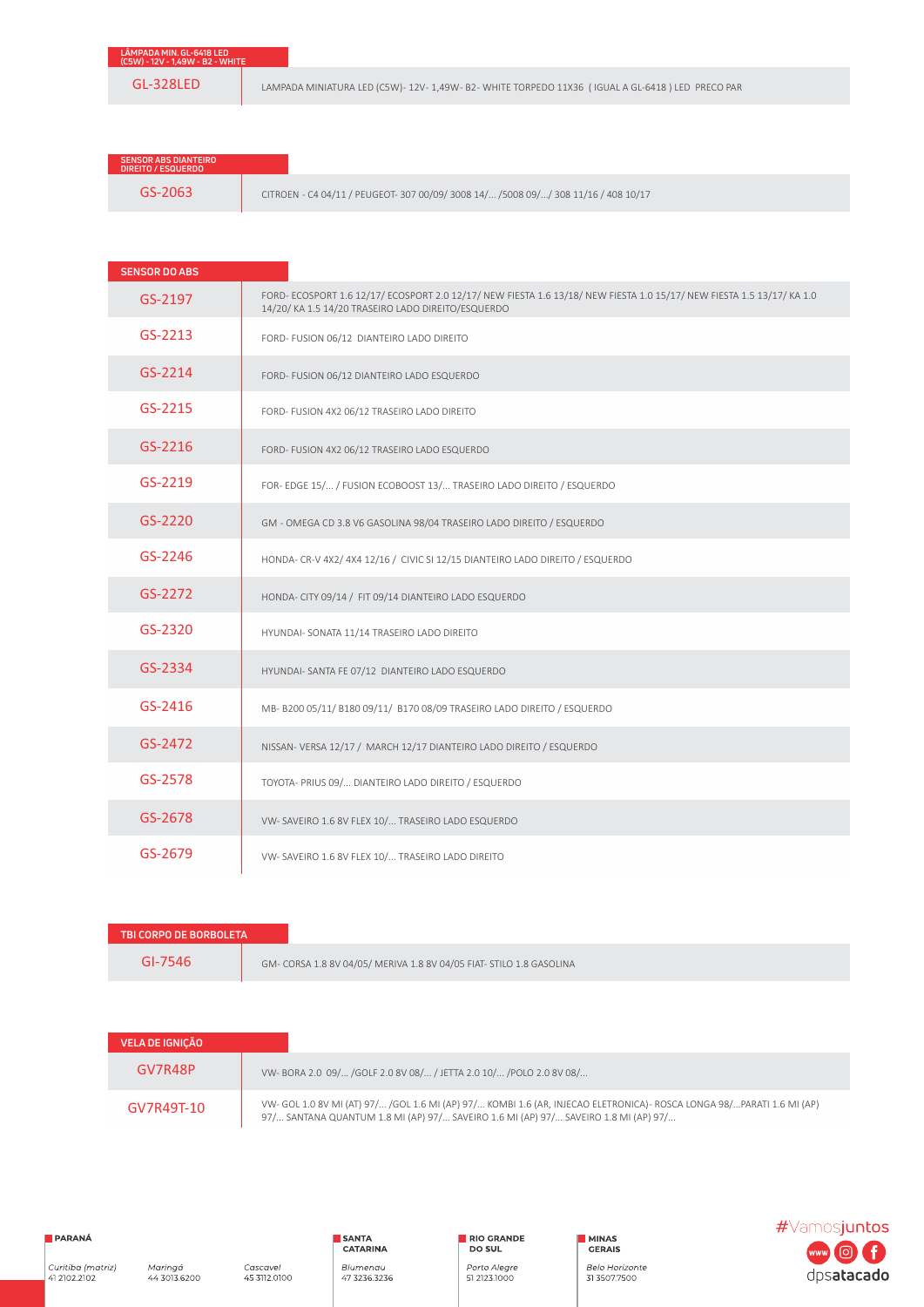



| <b>CANETA DE PULARIDADE</b> |                                                                                                                                            |
|-----------------------------|--------------------------------------------------------------------------------------------------------------------------------------------|
| AX-002N                     | LED FRONTAL DE APOIO / LEDS INDICADORES DE POLARIDA DE CABO COM 194CM DE COMPRIMENTO TAMPA PROTETORA / DUAS<br><b>GARRAS JACARE BIVOLT</b> |
|                             |                                                                                                                                            |
| <b>MOTOR DO VENTILADOR</b>  |                                                                                                                                            |
| GE-4565                     | FORD-KA 96/09/FIESTA 96/09/COURIER 96/09 COM A/C                                                                                           |
|                             |                                                                                                                                            |
| <b>BOMBA DE COMBUSTÍVEL</b> |                                                                                                                                            |
| $GI-3226$                   | FORD-FOCUS/ECOSPORT/EXPLORER V6/V8/TAURUS-TODOS 03/                                                                                        |

| LÂMPADA MINIATURA - 12V - 27W/7 |                                    |
|---------------------------------|------------------------------------|
| $GI - 3157A$                    | LAMPADA MINIATURA-12V-27W/7W AMBAR |



RIO GRANDE

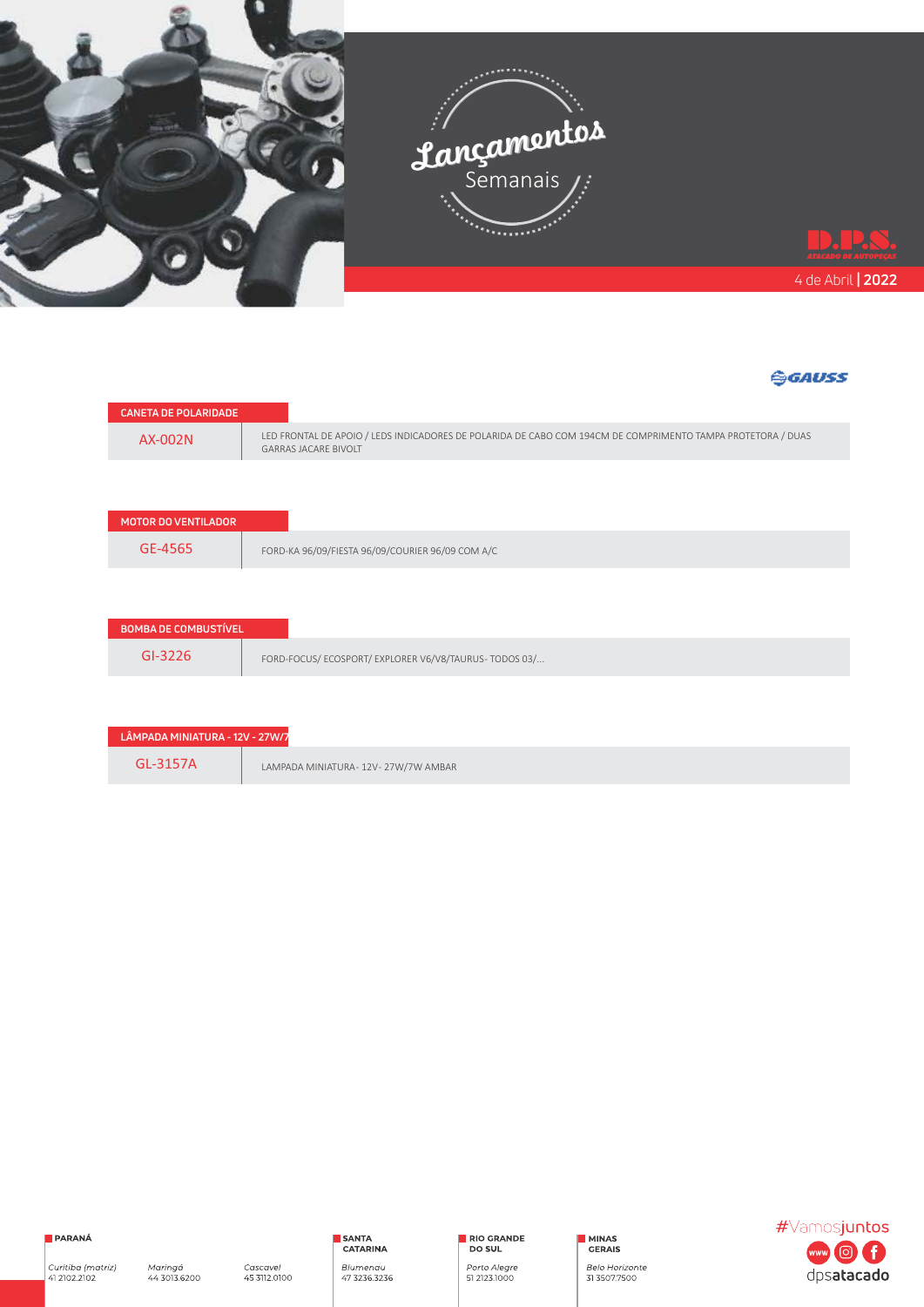

| <b>BOBINA DE IGNICÃO</b> |                                    |
|--------------------------|------------------------------------|
| GC-4218                  | GM-EQUINOX 2.0 18/21/S10 2.5 15/18 |

| MOTOR DO VENTILADOR INTERNO |                                                                   |
|-----------------------------|-------------------------------------------------------------------|
| GE-4029                     | FORD-ESCORT/VERONA 1.6/1.8 83/92                                  |
| GE-4151                     | VW-GOL 80/86/SANTANA 1.8 84/89 AUDI-80 B2 SEDAN 2.2 QUATTRO 82/84 |

| LÂMPADA LED GL-1034 LED (P21/5W) - 12V |                                                         |
|----------------------------------------|---------------------------------------------------------|
| GL-300LED                              | BASE BAY15D P21/5W 12V/ 18X5050 SMD (IGUAL GL-1034) LED |

| LÂMPADA LED GL-1141 LED (P21W) - 12V |                                                     |
|--------------------------------------|-----------------------------------------------------|
| GL-304LED                            | BASE BA15S P21W/12V/13X5050 SMD (IGUAL GL-1141) LED |

| LÂMPADA LED GL-0069 LED (T4W) - 12V |                                                |
|-------------------------------------|------------------------------------------------|
| $GI - 308I FD$                      | BASE BA9S T4W/ 1 CHIP/ 12V (IGUAL GL-0069) LED |

| <b>SENSOR ABS</b> |                                                              |
|-------------------|--------------------------------------------------------------|
| GS-2555           | TOYOTA- RAV4 05/ DIATEIRO LADO DIREITO                       |
| GS-2864           | TOYOTA-COROLLA 1.6 08/11/1.8 07/19/2.0 10/19 DIANTEIRO LD/LE |

| SENSOR ABS DIANTEIRO LD/LE |                  |
|----------------------------|------------------|
| GS-2440                    | GM-TRACKER 14/20 |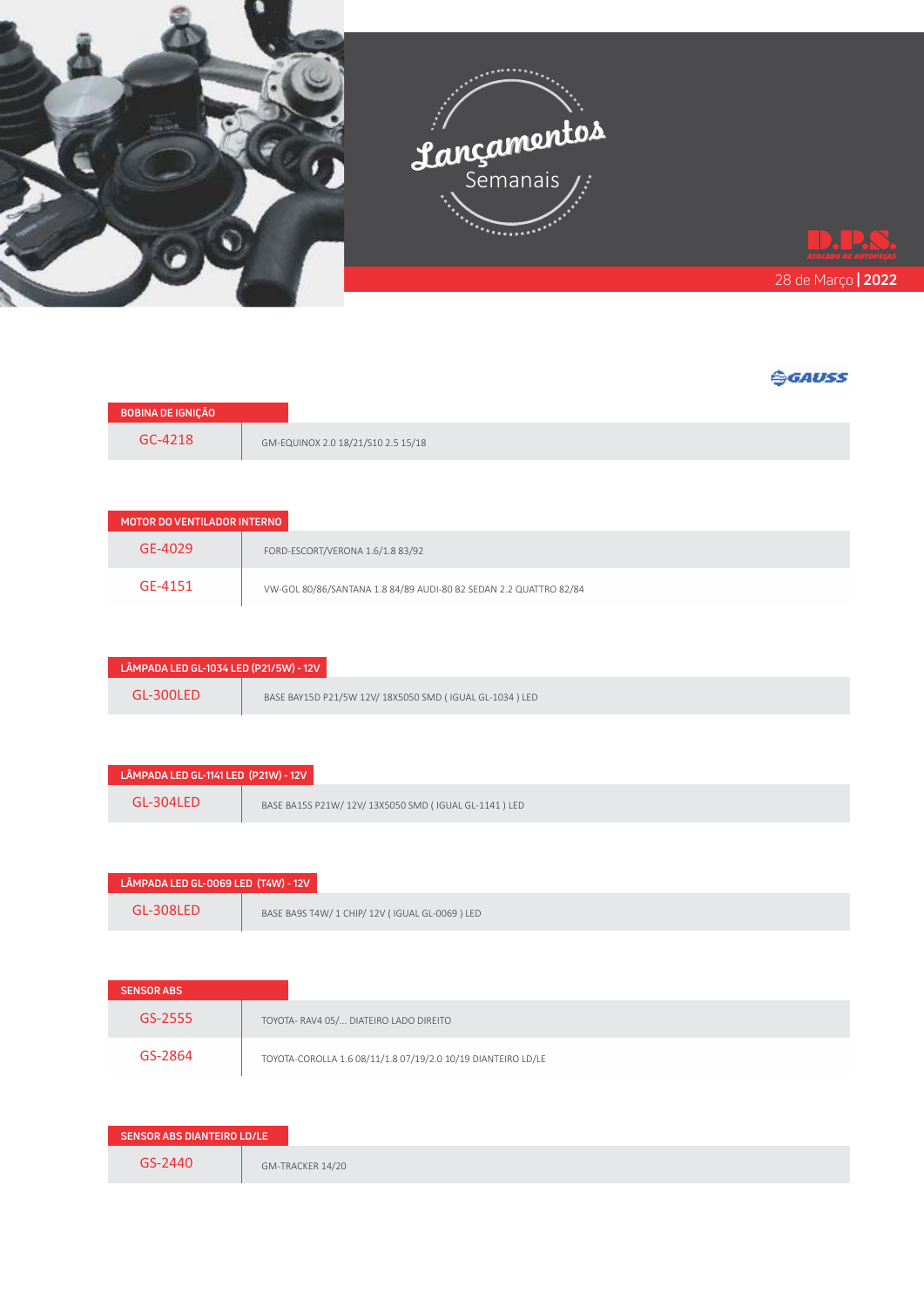| <b>SENSOR ABS TRASEIRO</b> |                                                                                                      |
|----------------------------|------------------------------------------------------------------------------------------------------|
| GS-2003                    | FIAT-ARGO 1.8 17/                                                                                    |
| GS-2491                    | RENAULT-FLUENCE 09//MEGANE 10//SCENIC 10/                                                            |
| GS-2630                    | RENAULT-MEGANE 06/11                                                                                 |
| GS-2801                    | RENAULT-MASTER FURGAO 2.5/2.8 02/12/MASTER CAMINHAO DE PLATAFORMA/MASTER VAN DE PASSAGEIRO 2.8 98/01 |
| GS-2999                    | AUDI-A3 16/                                                                                          |

| SENSOR ABS TRASEIRO LE      |
|-----------------------------|
| GS-2443<br>GM-TRACKER 14/20 |

| <b>VELA DE IGNIÇÃO</b> |                                                                                                                                                                                                                                               |  |  |
|------------------------|-----------------------------------------------------------------------------------------------------------------------------------------------------------------------------------------------------------------------------------------------|--|--|
| GV5R24D                | CITROEN-XANTIA 1.8 16V 95/01/XSARA 1.8 8V/16V 97/01 FIAT-FIORINO 1.5/PALIO/PALIO WEEKEND 1.5/1.6 8V/SIENA/STRADA 1.6 8V/<br>16V 00/ PEUGEOT-106 1.0 8V 95//406 2.0 16V 95/ RENAULT-CLIO 1.6 16V 96/03/KANGOO 1.6 16V 96/03/MEGANE 1.6 16V /03 |  |  |
| GV5R25I-11             | HYUNDAI-SONATA 04/12/TUCSON 04//VERACRUZ 06/ KIA-SPORTAGE 04//OPIRUS 03/ MITSUBISHI-L200 TRITON 04/15/PAJERO 06/<br>NISSAN-PATHFINDER 95/05 SUZUKI-SX4 MONOCAB 06/ TOYOTA-RAV 4 05/14                                                         |  |  |
| GV6R31                 | VW-PASSAT/VARIANT 2.0 05/07 CITROEN-C3/C3 PICASSO 1.5 12//ZX 2.0 96/98 FIAT-DOBLO 1.4 07//FIORINO 1.3 07//MAREA 1.6<br>05//MOBI 1.0 16//PALIO 1.0/1.4 09/WEEKEND 1.4 07//PUNTO 1.4 07//SIENA 1.0/1.4 07//UNO 1.0 08/16                        |  |  |
| GV6R40-11              | TOYOTA-CAMRY 2.2/LE 92/94/COROLLA 1.8 16V FLEX 07/08/FIELDER 1.8 16V 07/08                                                                                                                                                                    |  |  |
| GV7R23D                | FIAT-FIORINO 1.0 8V 96//PALIO 96/02/PALIO WEEKEND 1.0 8V 96//SIENA 1.0 8V 96//UNO 1.0 99/04 GM-VECTRA 05/11                                                                                                                                   |  |  |
| <b>GV7R28</b>          | FIAT-PALIO/WEEKEND 1.0 8V/1.6/1.8 16V 96/14/SIENA 1.0 8V/1.6 16V 96/13/STRADA 1.6/1.8 16V 11/14/UNO 1.0 99/04/<br>RAVO/DOBLO 1.8 16V 11/14/FIORINO 1.0 8V 96//IDEA 1.6/1.8 16V 13/14/LINEA 1.8 16V 13/14/PUNTO 1.6 16V/1.8 16V 11/14          |  |  |
| <b>GV7R45</b>          | VW-GOL G3 1.0 8V 99/05/GOL G4 1.8 8V 05/14/PARATI 1.8 8V 05/08/SAVEIRO 1.8 8V 05/09/FOX 1.0 8V 04/05/KOMBI 1.4 8V 06/09                                                                                                                       |  |  |
| <b>GV7R46</b>          | VW-GOL G6 1.0 8V 12//VOYAGE 1.0 8V 12//FOX 1.0 8V 12/ TOTALFLEX                                                                                                                                                                               |  |  |
| GV8R321-09             | FIAT-ARGO 1.0 6V/1.3 8V 17//CRONOS 1.3 8V 17//MOBI 1.0 6V 16//UNO 1.0 6V /1.3 8V 16//STRADA 1.3 8V 20/                                                                                                                                        |  |  |

Cascavel<br>45 3112.0100

RIO GRANDE

Porto Alegre<br>51 2123.1000

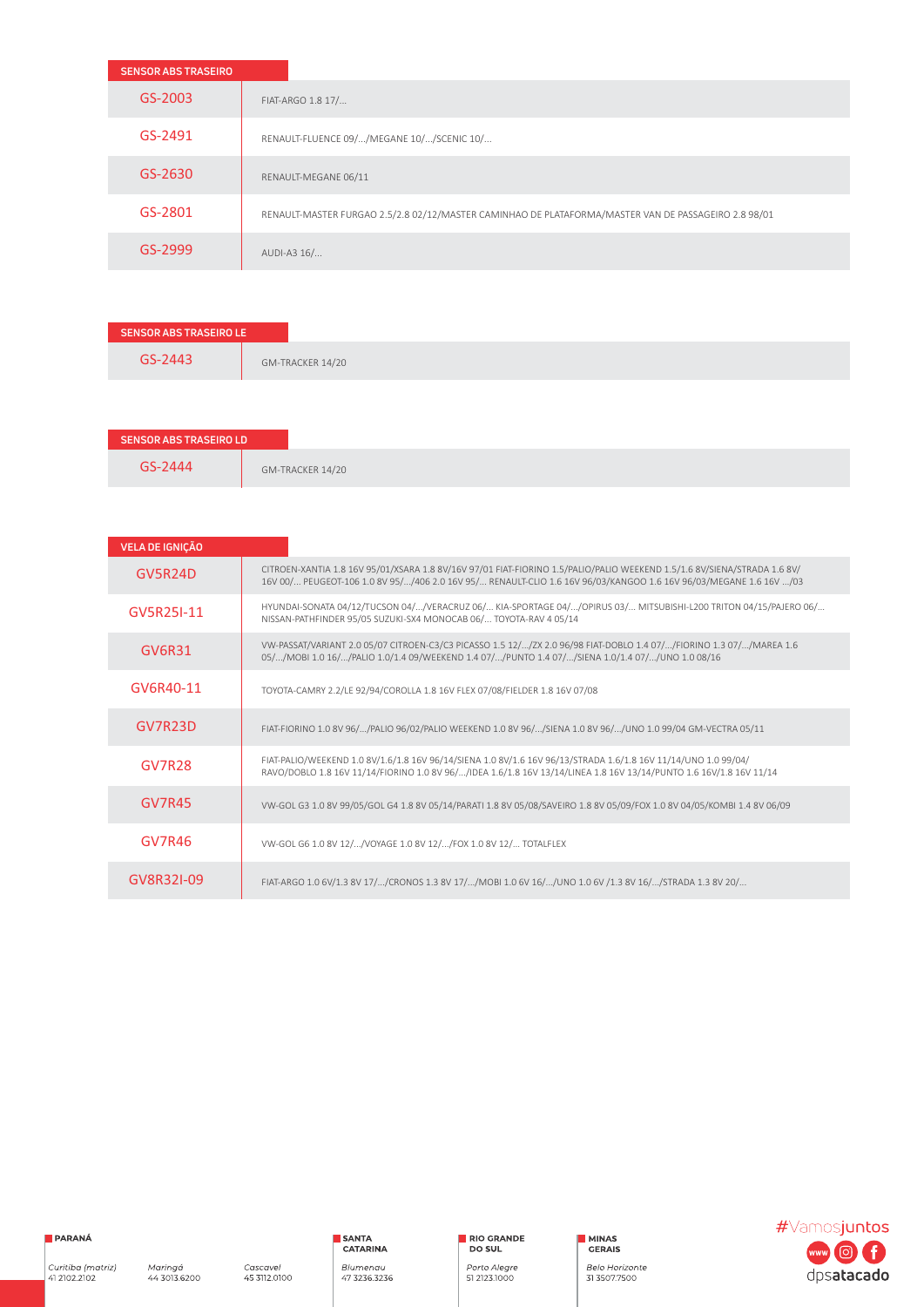

#### **GGAUSS**

| <b>SENSOR DE FLUXO DE AR (MAF)</b> |           |
|------------------------------------|-----------|
| GH-5024                            | <b>VV</b> |
|                                    |           |

VW- BORA 2.0 98/05 115 CV/ BORA 1.8 98-00 125CV/ GOLF IV 1.8 97-00 125 CV/ GOLF IV 2.0 98/05 115 CV/ AUDI- A3 1.8 96/06 125<br>CV/ A4 1.8T 99/00 112 CV/SEAT- TOLDEDO II 1.8 20 V 04.99 125 CV/ /NEW BEETLE 1.8 T 98/01 150 CV/ N



Curitiba (matriz)<br>41 2102.2102

RIO GRANDE

Porto Alegre<br>51 2123.1000

MINAS<br>CERAIS Belo Horizonte<br>31 3507.7500 #Vamosjuntos **COL**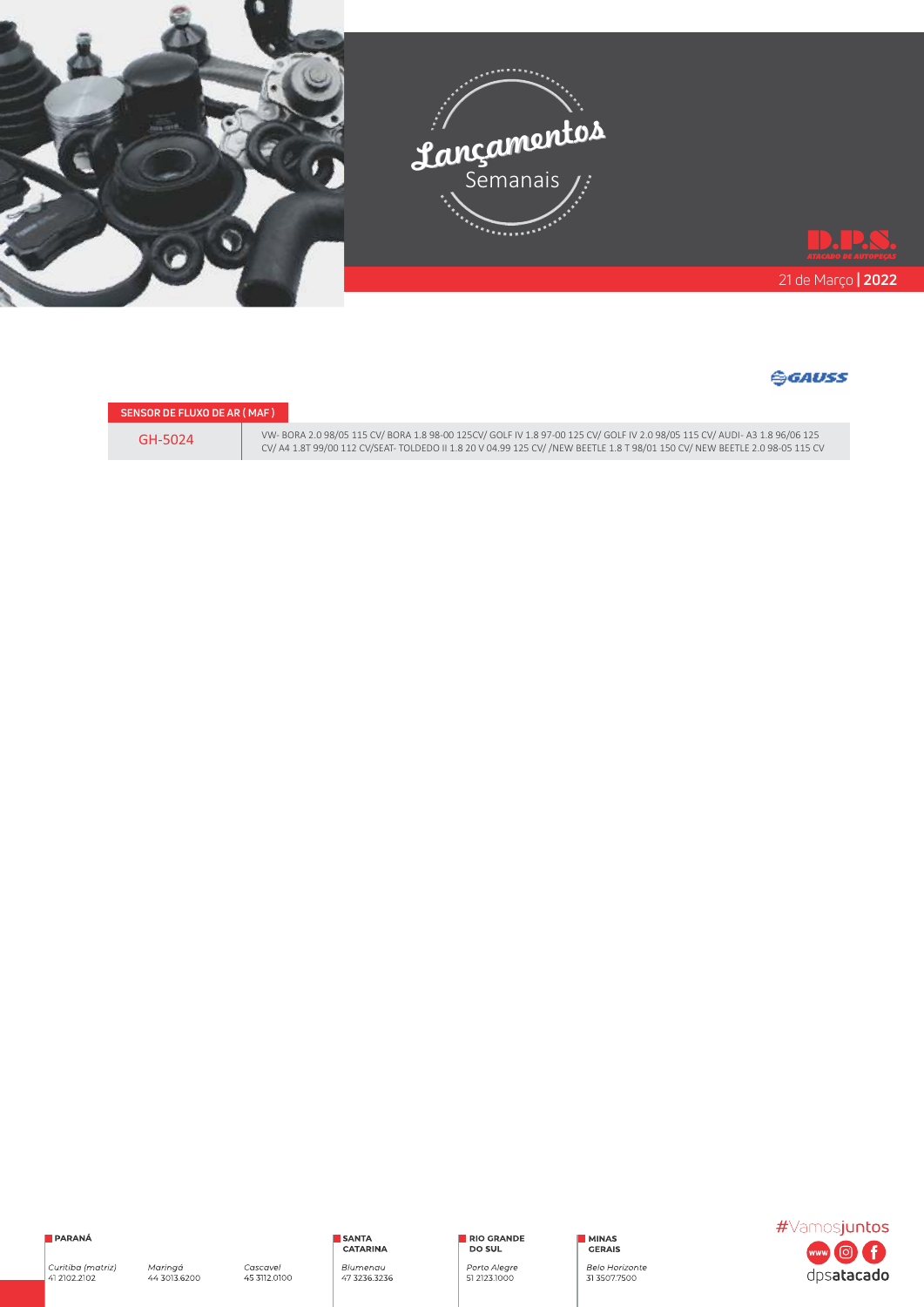

| <b>LÂMPADA P21/5W</b> |                |
|-----------------------|----------------|
| GL-1176               | LAMPADA P21/5W |

PARANÁ

Curitiba (matriz)<br>41 2102.2102

RIO GRANDE

Porto Alegre<br>51 2123.1000